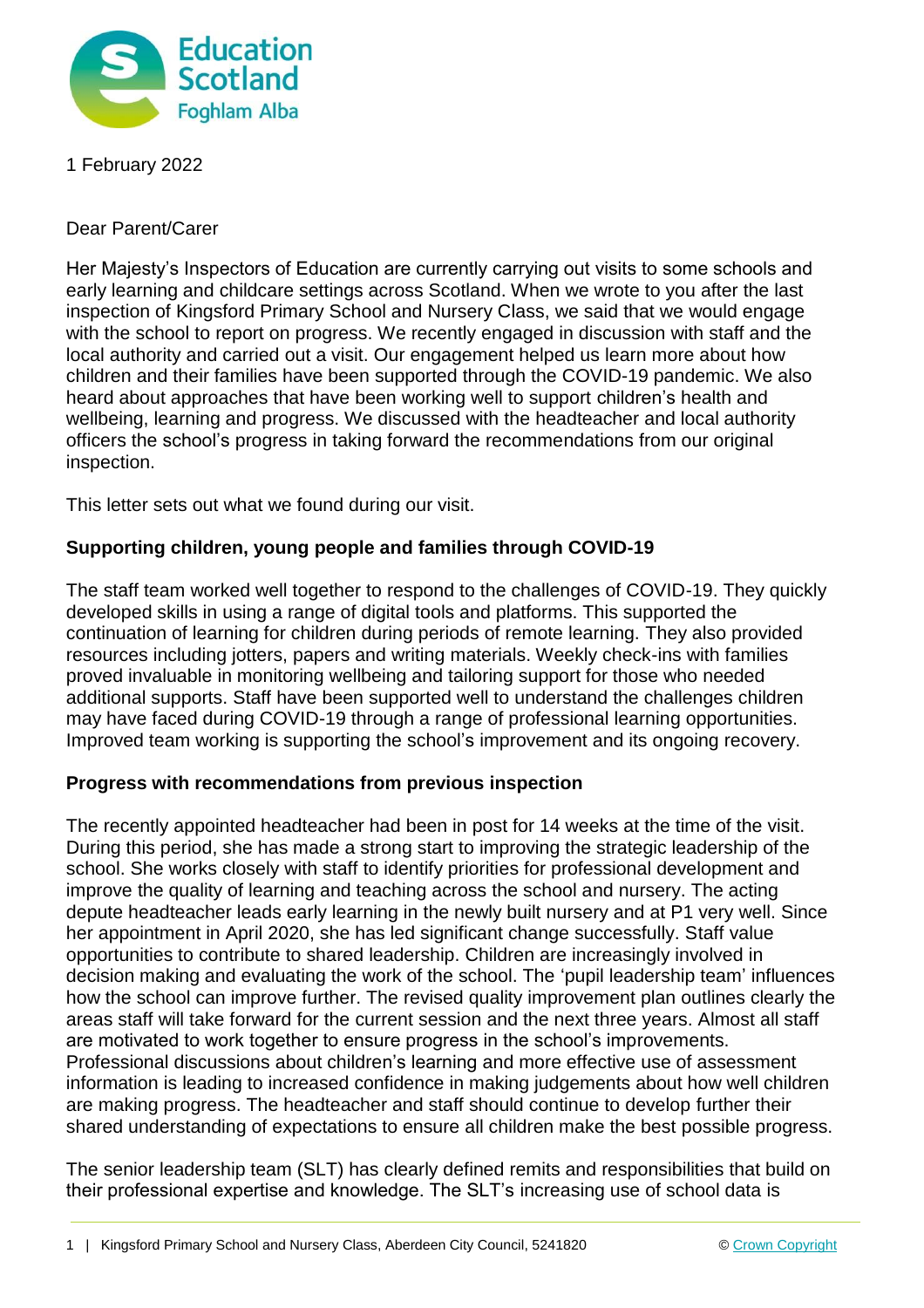

leading to well-targeted support for children and effective use of resources to meet a wide range of children's needs. The school and nursery teams have an increased focus on sharing support fairly and provide support for families effectively. Relationships across the school and nursery class are positive and parents value the efforts staff make to ensure children are well cared for. Children are developing a good understanding of their own health and wellbeing. Learning outdoors is helping children appreciate the importance of health and physical activity. The school and nursery make effective use of the outdoor area and should continue to develop this further. Overall, the school and nursery are making good progress in supporting children's wellbeing.

School staff and nursery practitioners are committed to continuous improvement in their practice. Commendably, members of the support staff team are included in team discussions and training opportunities. Staff have made a promising start to developing a common understanding of how to support and challenge learning effectively. They should continue to build on the very positive start made to their ongoing professional development. They are working well together and developing positive relationships founded on mutual respect and trust. They demonstrate an enthusiasm to share good practice and accept support when needed. The team should continue to strive for consistency in high quality learning and teaching across the school and nursery and develop play-based learning further, as planned.

The school has recently introduced new approaches to developing phonics and spelling programmes. Children across the school are learning a range of skills. They use digital technology with confidence and can apply their new skills well in other areas of learning. The school and nursery are at an early stage in developing the curriculum. We have asked that they continue to refresh approaches to ensure children are building on their skills across all stages.

The headteacher has made good progress in reviewing the school's approaches to meet the needs of all learners. Children who have additional support needs, are identified through assessment and discussions with staff. Children's needs across the school and nursery are collated and resources shared appropriately. Information is shared with staff and used effectively to support improvements in the quality of learning and teaching. Teachers are developing confidence in making professional judgements about the progress children are making. Staff across the nursery and early level classes observe individual children in their play and learning. The information is used well to build on children's learning. We have asked the school to continue with its strong focus on learning outcomes for children to ensure improvement in children's attainment and achievements over time.